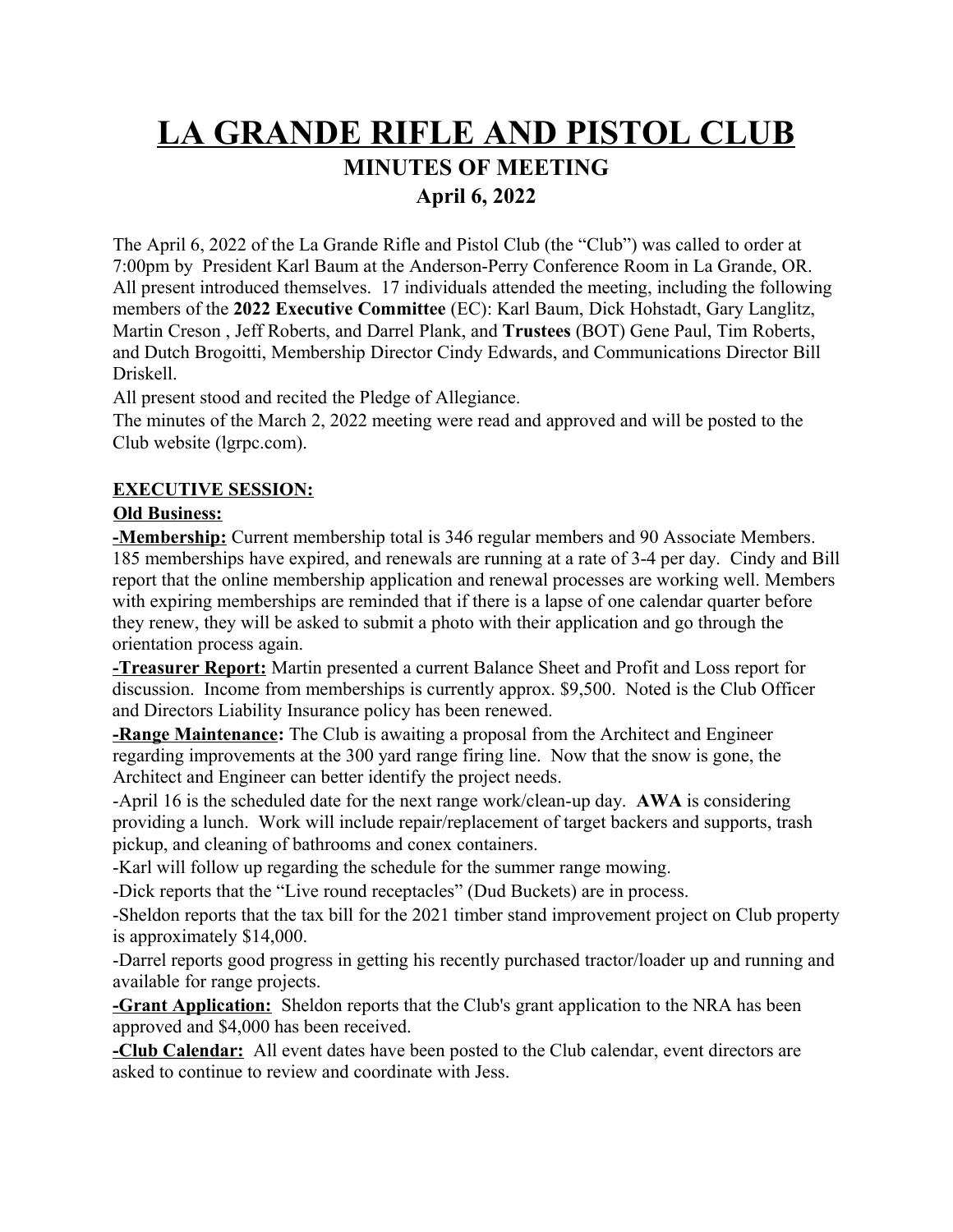**-TAO/ECTA:** The Western States Traditional Rendezvous (WSTR), a national traditional archery event, which the LGRPC will be hosting, is scheduled for May 25-30, 2022. Discussion was held with Steve Campbell, local representative for TAO/ECTA regarding scheduling and use of range areas, parking, camping, and sanitation needs, course layout and mowing/brush removal needs, and on-going updates of expected participant numbers. Steve reports 149 perregistrations currently. Club members are reminded that the 100 and 300 yard ranges will be closed to members during this event, check the Club calendar, the pistol ranges and trailwalk area will be open for normal use. Special note: Keynote speaker for this event will be Clay Hayes, winner of the "Alone" 2021 TV series.

#### **New Business:**

**-Dust Abatement:** Dick will obtain cost estimate for applying dust control to Rankin Road at the 300 yard range.

**-Global Benchrest Assoc.:** Gary Vanlier has scheduled a benchrest match on the third weekend of June to honor the memory of Larry Bryant, who passed unexpectedly recently, with match proceeds going to the Bryant family. Gary requested the Club consider donating to assist in providing memorabilia items for the match participants. A donation of \$500 was suggested, and a motion, second, and affirmative vote was taken.

**-VFW Trailwalk Shoot:** On behalf of the local Veterans of Foreign Wars, Darrel is proposing a .22 Trailwalk shoot, sometime in July, with proceeds going to the VFW-Union County Student Scholarship fund. Shoot was approved in concept, Darrel to gather additional information.

**-Training:** Jeff Roberts, Chief Instructor, reported on the recent NRA Basic Pistol Instructor training, promoted by **AWA**. 14 attendees took the Basic Pistol class, and 11 attendees took the Instructor class. Jeff indicates that local trainers can now provide this type of training. Also, the Club may consider offering appropriate firearms and first aid training to members and the community. Jeff will be meeting with Discipline Directors regarding training and reimbursement if Directors seek training from outside training programs.

# **END EXECUTIVE SESSION**

# **OPEN SESSION:**

# **Discipline Reports:**

**-.22 Silhouettes:** March shoot had 18 participants and April shoot had 11 shooters. The April shoot was the last match of the winter silhouette season.

**-.22 Long Range Silhouettes:** First match on first Sunday in May.

**-.22 Benchrest:** Check the calendar.

**-Defensive Pistol:** Next match in April.

**-Cowboy Action:** First match April 16, 10am

**-AWA:** 110 current members, planning to provide lunch for April 16 range work day.

**-Black Powder:** March shoot had a Lady outshooting everyone! Next match on second Sunday in April.

**-Benchrest:** GBA matches in June, July, August, and September. September match may be a National Match.

**-.22 Trailwalk:** April match had no shooters, next match on first Saturday in May.